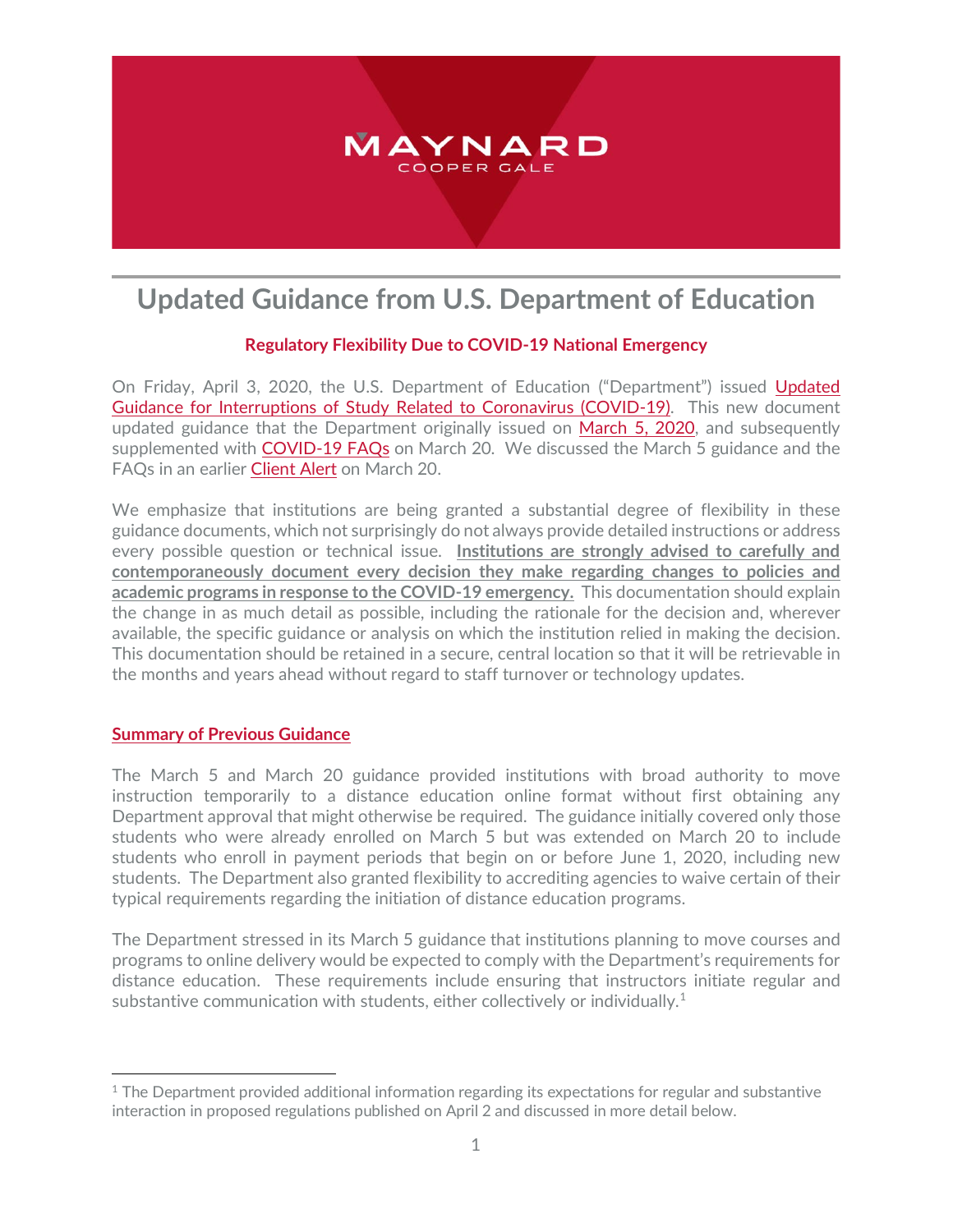Finally, the Department outlined flexibility given to institutions regarding a number of Title IV processing issues. Among the topics for which regulations were relaxed were leaves of absence, the temporary use of non-standard terms, federal work study payments, potential changes to the academic year, professional judgment, satisfactory academic progress, attendance and Return of Title IV Funds policies, enrollment status changes and NSLDS reporting.

## **April 3 Updated Guidance**

The Department's newest guidance updated several areas of interest to institutions. And, it clarified that the flexibilities outlined in its COVID-19 guidance documents generally remain in effect through June 30, 2020, unless a 2019-2020 award year payment crosses over to the new award year, in which case the effective date is extended to the end of the crossover payment period.

### Accommodations for Students

The Department reiterated that its goal is to help institutions accommodate students during the present COVID-19 emergency, although it remains constrained in some areas by statutory requirements. It provided institutions the latitude to adjust their schedules to help students complete terms, without regard to whether such adjustments would convert the calendar to a nonstandard term or non-term program, and it relaxed the leave-of-absence requirements for students with COVID-19-related issues.

### Distance Education

The Department also restated its earlier guidance regarding the flexibility of institutions to convert programs to distance education delivery and the ability of accrediting agencies to waive their typical distance education review requirements, although it encouraged accrediting agencies to take prompt action to develop new policies and procedures that would allow them to review and approve distance education programs rapidly. The Department again emphasized the importance of regular and substantive interaction with students initiated by instructors and discussed the methods by which instructors can do so, and it reminded institutions that student privacy requirements must be maintained.

With regard to students with disabilities, the Department reiterated the obligation of institutions to provide access to distance education programs to all students and to accommodate students who need academic adjustments or other reasonable modifications "where doing so would not impose an undue burden nor cause a fundamental alteration." The Department recognized the challenge that the current situation imposes and invited institutions to consult with the Office for Civil Rights regarding accessibility issues and questions.

### General Title IV Provisions

The Department provided additional guidance and direction on a host of general Title IV provisions. It also noted a number of areas where it continues to review both the CARES Act,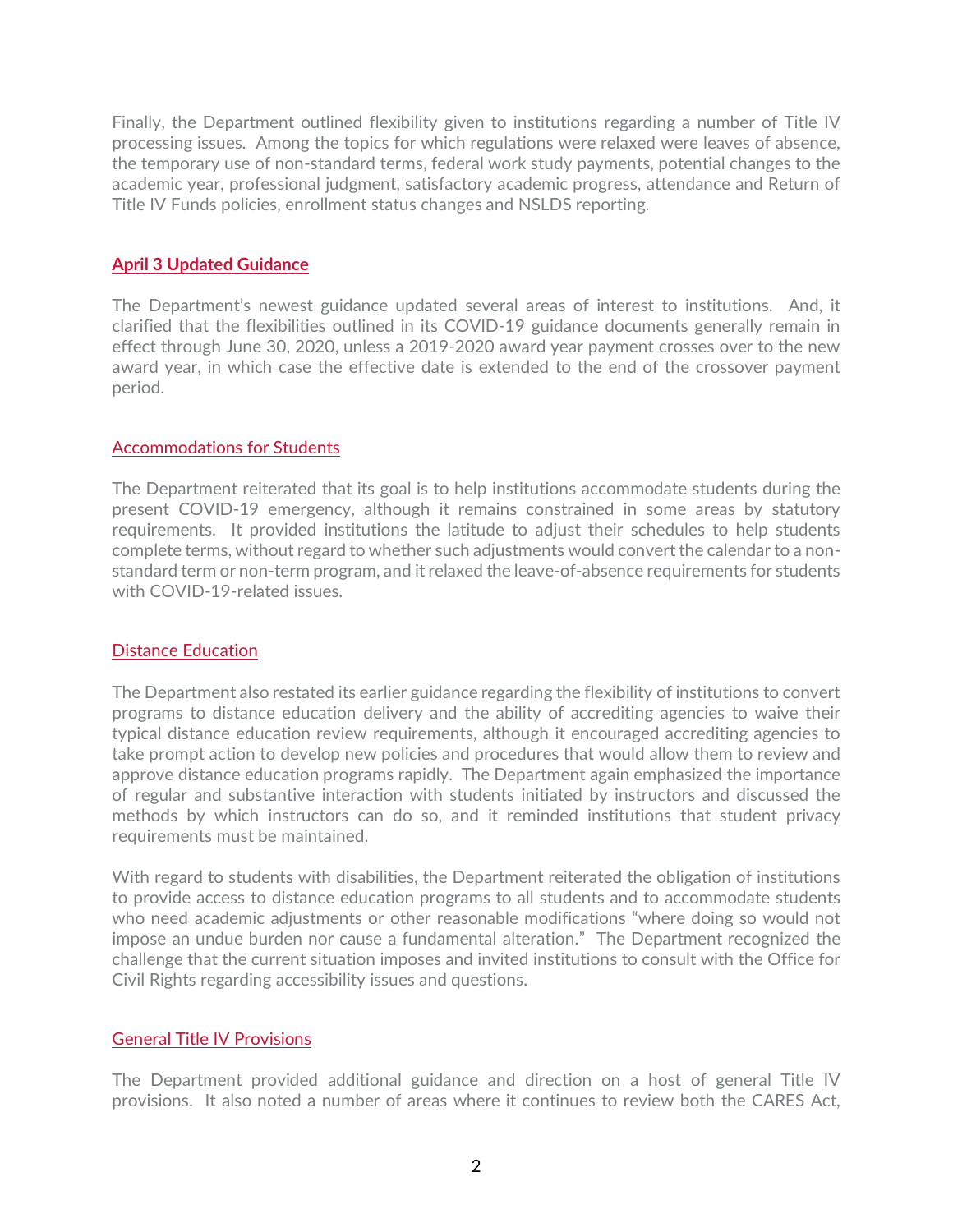signed into law on March 27, and other aspects of the COVID-19 emergency with the intent to issue additional guidance as it becomes available. Specifically, the Department indicated that new guidance will be forthcoming regarding Return of Title IV Funds requirements, due dates for compliance audits and audited financial statements, various reporting requirements, satisfactory academic progress determinations, and campus-based funding use and allocations.

### **Regular and Substantive Interaction**

As we discussed above, the Department has granted broad flexibility to institutions that have had to close their brick-and-mortar campuses to convert their programs to distance education delivery without going through the normal Department approval process. The Department has emphasized, however, that institutions must comply with the Department's expectations for distance education programs so that the programs remain eligible for federal student aid.

A key element of the Department's requirements is that instructors must initiate regular and substantive interaction with students, whether individually or collectively, using technology described in 34 CFR § 600.2:

Distance education means education that uses one or more of the technologies listed in paragraphs (1) through (4) of this definition to deliver instruction to students who are separated from the instructor and to support regular and substantive interaction between the students and the instructor, either synchronously or asynchronously. The technologies may include— (1) The internet;

(2) One-way and two-way transmissions through open broadcast, closed circuit, cable, microwave, broadband lines, fiber optics, satellite, or wireless communications devices;

(3) Audio conferencing; or

(4) Video cassettes, DVDs, and CD-ROMs, if the cassettes, DVDs, or CD-ROMs are used in a course in conjunction with any of the technologies listed in paragraphs (1) through (3) of this definition.

The Department noted that "distance learning does not require the use of sophisticated learning management systems or online platforms, although accreditors may have additional standards." And, it emphasized that the acceptable technologies include email and telephone.

One aspect of this current definition that has challenged the Department and institutions is the meaning of "regular and substantive interaction," which is not explained in regulation. On April 2, 2020, however, the Department released a **Notice of Proposed Rulemaking** ("NPRM") outlining proposed regulations regarding distance education that have been in development since a negotiated rulemaking session achieved consensus on a range of topics in April 2019. In this NPRM, the Department proposes to revise the definition of "Distance Education" in Section 600.2 to include its expectations for regular and substantive interaction. The Department's discussion regarding this proposed change is found on pages 10-11 of the NPRM (85 Fed. Reg. 18638, 18647-18648, Apr. 2, 2020).

The revised definition of Distance Education as proposed by the Department is provided below in its entirety, including updates to the list of acceptable technology in paragraph (2) and a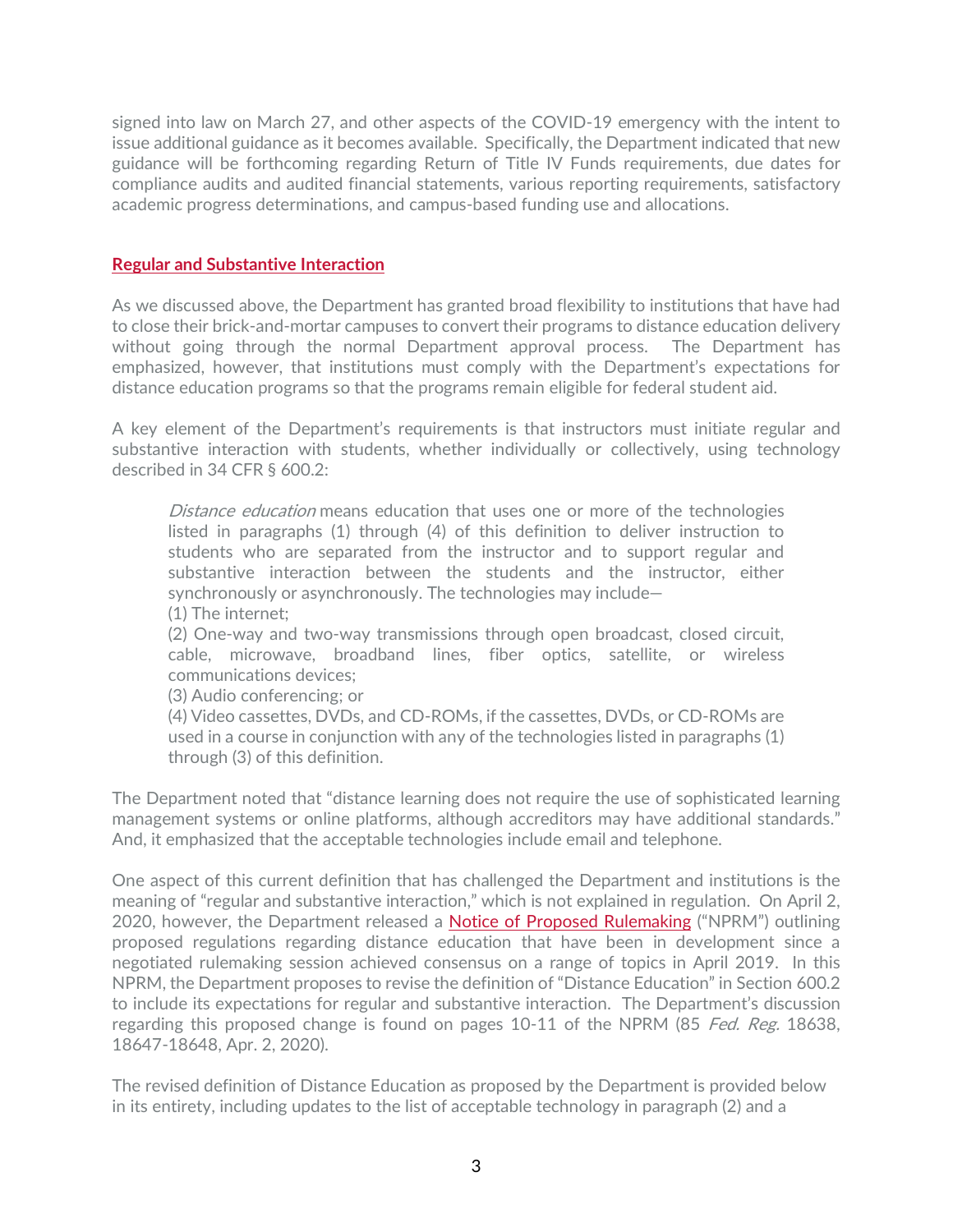proposed new definition of instructor in paragraph (3). Although the definition is proposed rather than final, it was issued following a negotiated rulemaking session that achieved consensus and therefore is likely to be adopted as final. In any case, it provides clear indication regarding the Department's current interpretation of regular and substantive interaction in paragraphs (4) and (5):

#### Distance education:

(1) Education that uses one or more of the technologies listed in paragraphs (2)(i) through (iv) of this definition to deliver instruction to students who are separated from the instructor or instructors and to support regular and substantive interaction between the students and the instructor or instructors, either synchronously or asynchronously.

(2) The technologies that may be used to offer distance education include—

(i) The internet;

(ii) One-way and two-way transmissions through open broadcast, closed circuit, cable, microwave, broadband lines, fiber optics, satellite, or wireless communications devices;

(iii) Audio conference; or

(iv) Other media used in a course in conjunction with any of the technologies listed in paragraph (2)(i) through (iii) of this definition.

(3) For purposes of this definition, an instructor is an individual responsible for delivering course content and who meets the qualifications for instruction established by an institution's accrediting agency.

(4) For purposes of this definition, substantive interaction is engaging students in teaching, learning, and assessment, consistent with the content under discussion, and also includes at least two of the following—

(i) Providing direct instruction;

(ii) Assessing or providing feedback on a student's coursework;

(iii) Providing information or responding to questions about the content of a course or competency;

(iv) Facilitating a group discussion regarding the content of a course or competency; or

(v) Other instructional activities approved by the institution's or program's accrediting agency.

(5) An institution ensures regular interaction between a student and an instructor or instructors by, prior to the student's completion of a course or competency—

(i) Providing the opportunity for substantive interactions with the student on a predictable and regular basis commensurate with the length of time and the amount of content in the course or competency; and (ii) Monitoring the student's academic engagement and success and ensuring that an instructor is responsible for promptly and proactively engaging in substantive interaction with the student when needed on the

basis of such monitoring, or upon request by the student.